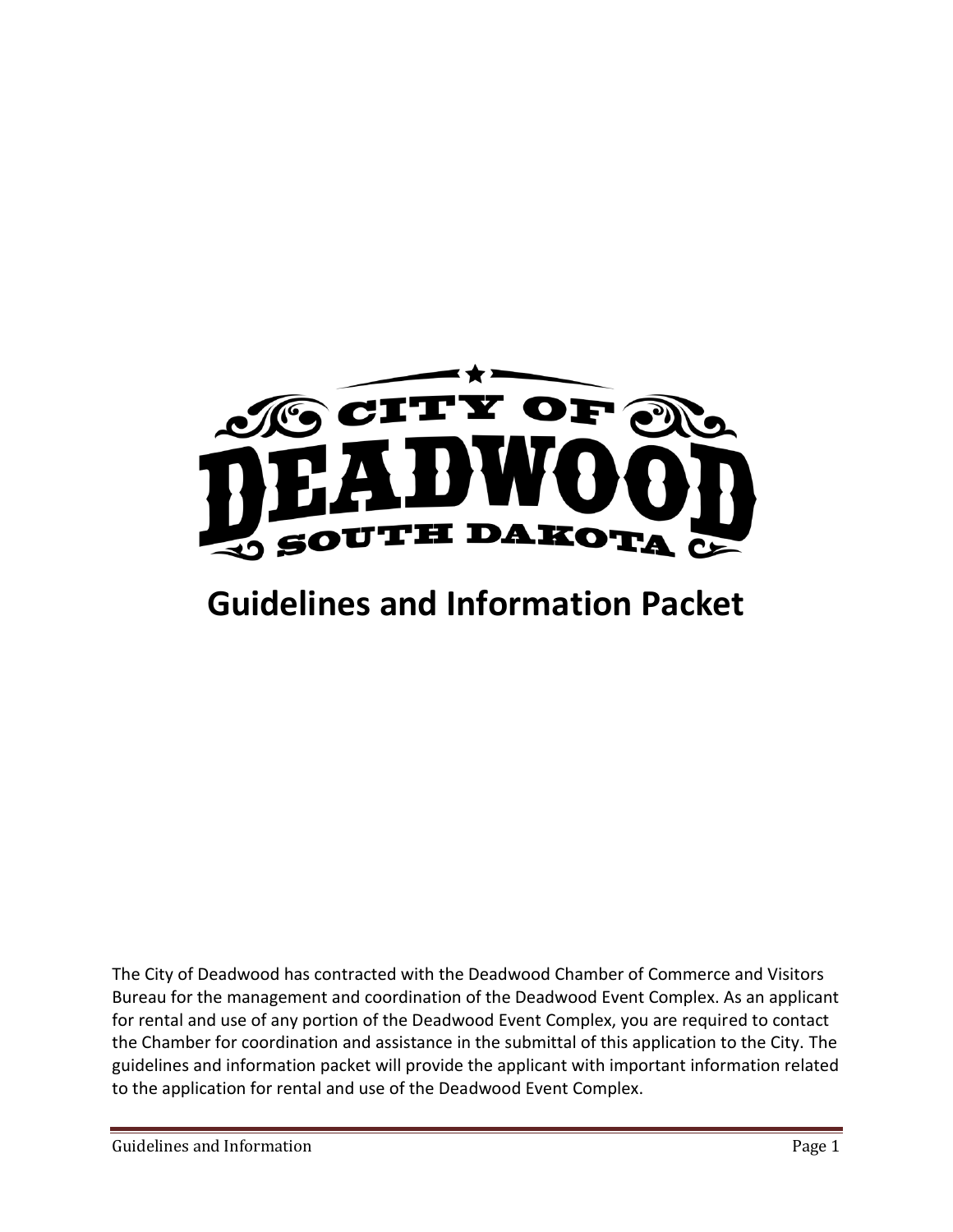## **Deadwood Event Complex Use Guidelines and Information**

#### **Application Process**

The City of Deadwood has contracted with the Deadwood Chamber of Commerce and Visitors Bureau for the management and coordination of the Deadwood Event Complex. As an applicant for rental and use of any portion of the Deadwood Event Complex, you are required to contact the Chamber for coordination and assistance in the submittal of the application for use to the City. The Chamber can be contacted at the following address:

> Deadwood Chamber of Commerce 767 Main Street Deadwood, SD 57732 605-578-1876

#### **General Information**

Please submit a completed rental agreement with your requests by mail or hand deliver to: Deadwood Event Complex Rental Agreement, 102 Sherman Street, Deadwood, SD 57732. Please include the buildings(s) or areas(s) you are requesting, type of use, days, times, assistance, set up and tear down needs, and any other special requests. The days utilized to set-up and clean-up are days reserved and the rental fees applied to all days reserved. The rental and use agreement must be very detailed and completed along with all fees submitted prior to being reviewed by the Deadwood Safety Committee.

#### **Reservation of Complex**

Application for rental and use of the Event Complex shall be submitted to the City of Deadwood at least sixty (60) days before the scheduled event and no earlier than one year before the scheduled event. A calendar of events will be provided to the applicant indicating available days for use when the applicant meets with Chamber of Commerce representatives. If conflicts in dates arise at the time of the application process the first application submitted to the City of Deadwood will have the first opportunity for approval. The City of Deadwood has reserved the right to make a specific time of the year in which the complex is not available for use as a historic event in partnership with the City of Deadwood takes place. The event complex is not available for use the last full week of July and four business days before and after the last full week of July. A five hundred (\$500) dollar deposit is the minimum deposit and the City Commission reserves the right to request a larger damage deposit.

#### **Cancelation of Event**

If an approved rental date is rained, snowed out or is unable to be held for any reason within sixty (60) days of the event, the City of Deadwood will attempt to accommodate a reschedule or issue a refund if the Complex has not been used by the Event Organizer, this includes set-up. If the event organizer has set-up for the event and utilized City property no refund will be issued. Cancelation of an approved rental time initiated by the event organizer at least ninety (90) days before the event will be granted a refund of all fees and deposits.

#### **Comments and Input**

The City of Deadwood is very interested in the Event Organizer's opinion in regards to the use of the event complex and the facilities. After the use of the event complex please provide the City with all of your comments good or bad, deliver your input to the City of Deadwood, 102 Sherman Street, Deadwood, SD 57732.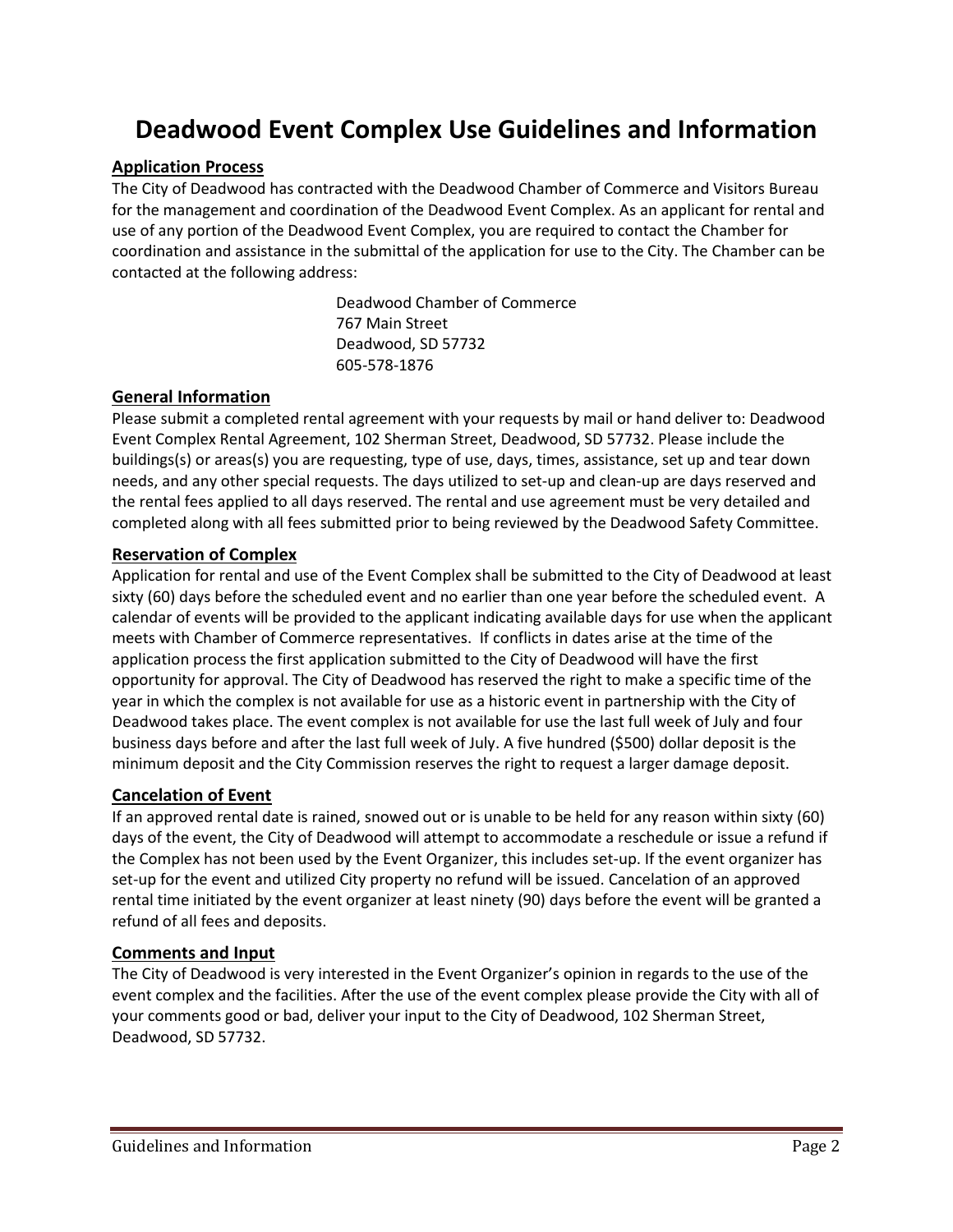### **Definitions**

The City of Deadwood has a fee policy in regards to facility rental fees. The following are the definitions of categories for the Deadwood Event Complex fee structure:

#### **For Profit**

For profit applies to a business or other organization whose primary goal is making money, or a profit. For profit applies to money changing hands in connection with the event in the facility, whether this is in the form of a sale, a charge to get in the door, or a fee previously paid to user (e.g., a class fee), not to whether the user actually makes a profit.

#### **Private**

User may be a private individual or a for profit organization using facility for a non-profit purpose (such as an employee party).

#### **Non Profit**

This term refers to an organization incorporated under state laws and approved by both the state's Secretary of State and its taxing authority as operating for educational, charitable, social, religious, civic, or humanitarian (non-profit) purposes. Event organizers do not intend to realize any personal gain or profit. As a non-profit you are not automatically exempt from sales tax.

#### **Government**

The term government includes all local, state, and federal agencies. To receive government rates your application must be submitted with a government agency as a partner or stand alone.

# **City of Deadwood Event Complex 15 Seventy-Six Drive Deadwood, SD 57732**

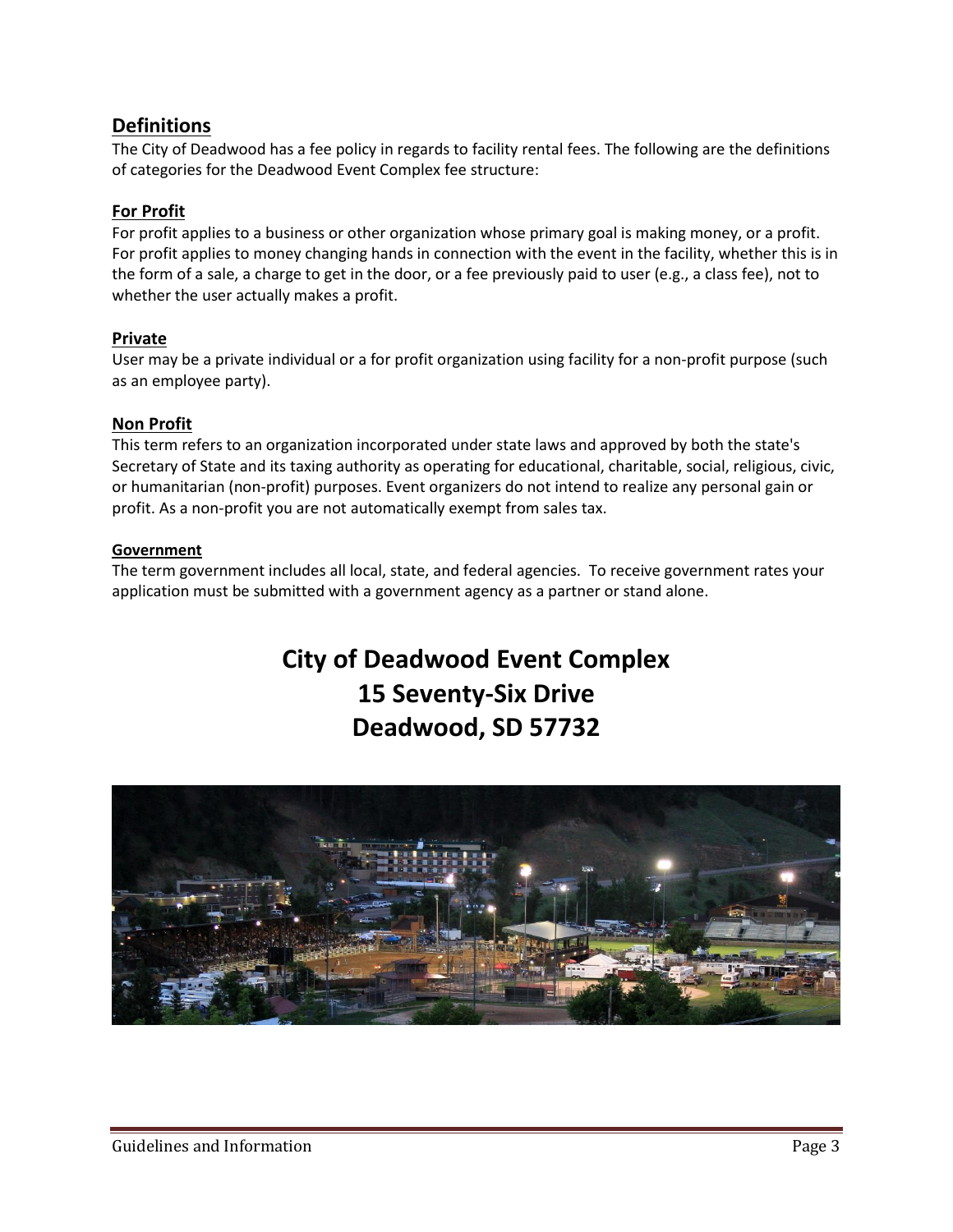|                   | <b>Event Complex Facilities</b> | <b>Parking Lots</b> | <b>Baseball Fields</b> |
|-------------------|---------------------------------|---------------------|------------------------|
| Private           | \$35 / Hr.                      | \$25 / Hr.          | \$25 / Hr.             |
|                   | \$300/Day                       | \$200/Day           | $$100/$ Day            |
| <b>Non Profit</b> | \$30 / Hr.                      | \$25 / Hr.          | No charge              |
|                   | \$250/Day                       | $$150/$ Day         | No charge              |
|                   | \$75 / Hr.                      | \$65 / Hr.          | \$35 / Hr.             |
| <b>For Profit</b> | \$500/Day                       | \$500 / Day         | \$300/Day              |
| Government        | No charge                       | No charge           | No charge              |

### **Damage Deposit (Refundable):** \$500 (no alcohol) or \$1,000 (serving alcohol) **Key Deposit (Refundable):** \$100.00 (Total no matter the number of keys)

#### **Definitions**

Event Complex Facilities: Includes the Ticket Booth, Main Grandstand, Crow's Nest, Main Grandstand Restrooms, VIP Grandstands, Baseball Field Restrooms, Arena and Corral Areas, Bars under Main Grandstands.

Parking Lots: Include the Ferguson Field Parking Lot minus fifteen (15) parking spots for the Days of 76 Museum, the Baseball Field Parking Lot, and parking at the SDDOT property.

Baseball Fields: Keene Park (2 Baseball/Softball Fields, Batting Cage, Playground)

#### **Facility Capacity and Conditions**

- Seating Capacity: 5,000 People
- Standing Room Only Space: @500 People
- Sand/Dirt Arena Floor: 40,000 square feet
- Timed Event and Livestock Corral Areas: 12,000 square feet dirt surface
- Closed Circuit Television Capable
- Sound System Available (May not meet the needs of every event)
- Lighting for the Entire Complex
- Parking (Asphalt Surface): 318 vehicle spaces/6 bus spaces/15 Museum only spaces
- \* \*Note: the above referenced parking does not include the parking at the SDDOT property

#### **Facility Use Agreement**

A completed Event Complex Rental and Use Agreement, facility use fees, additional service fees, and deposits must be submitted at the time of the application for use of the facilities or the application will not be reviewed.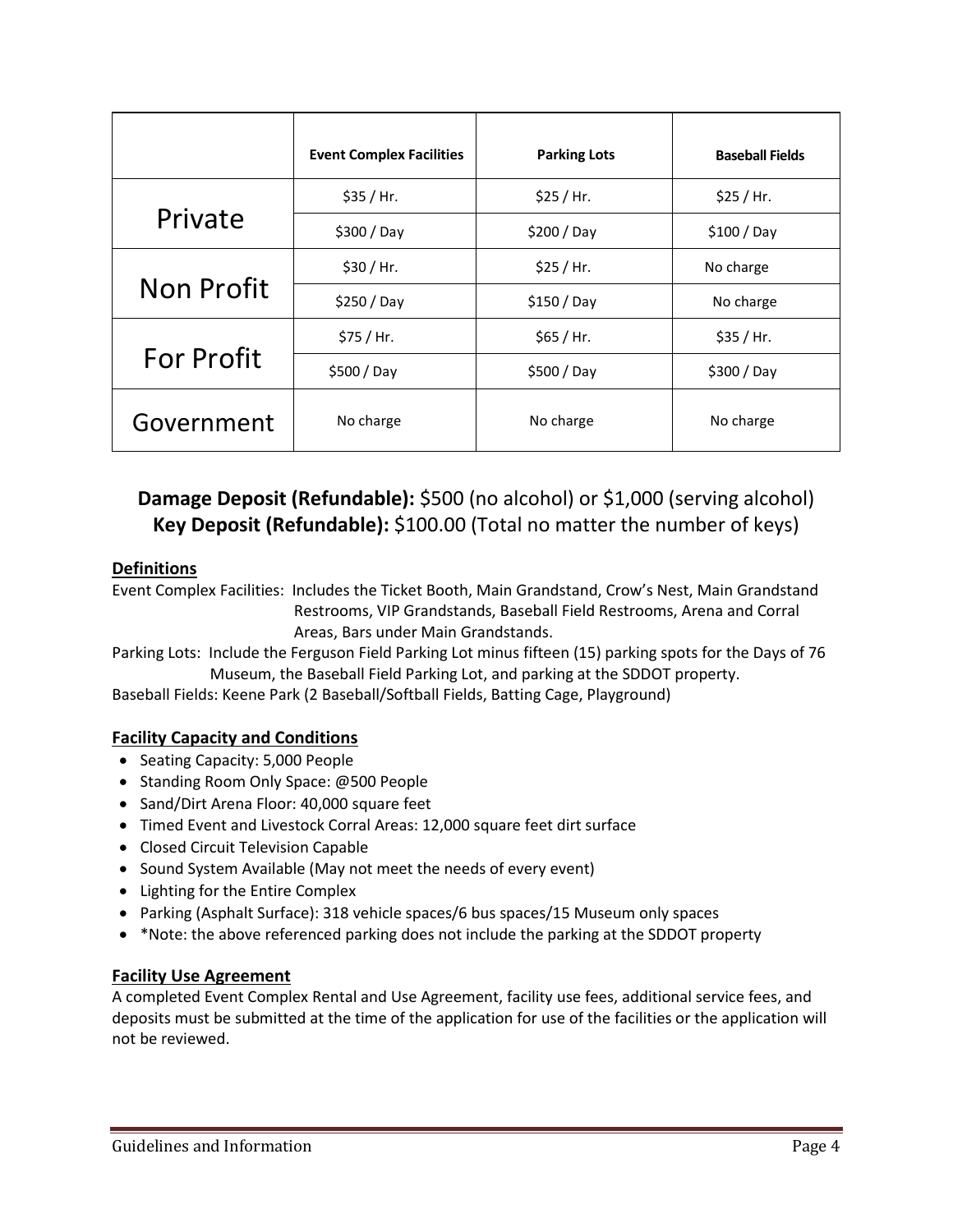#### **Clean-up**

It is the responsibility of the renter to leave the Deadwood Event Complex in the same condition as it was received. All equipment used shall be returned to the original locations in which they were received. Cleaning materials and supplies are the responsibility of the renter. Empty all trash receptacles and deposit trash into dumpsters for removal. Clean all restroom fixtures, sinks, toilets, counters, and floors. All corral and timed event areas shall be returned to the original condition as they were at the beginning of the rental agreement. The arena shall be prepared to its original condition as it was at the beginning of the rental agreement. The entire rented space of the event complex shall be free of debris, garbage, and any/all personal property of the renter.

#### **Alcohol:**

To obtain permission to serve alcoholic beverages the City Finance Office **MUST** be contacted, at (605) 578-2600. Alcoholic beverages are NOT permitted outside of the Event Complex.

The sale of alcoholic beverages may be allowed by acquiring a special alcoholic beverage license from the City of Deadwood per Deadwood Codified Ordinance Chapter 5.04.070 and South Dakota Codified Law Title 35. See both legal references below.

#### **City of Deadwood Codified Ordinance Chapter 5 – Alcoholic Beverages**

#### **5.04.090 Fees**

| <b>License Type</b>                                             | <b>Initial Fee</b>               | <b>Renewal Fee</b>                 |
|-----------------------------------------------------------------|----------------------------------|------------------------------------|
| Special alcohol beverage license, malt beverage retailer,       | \$50 per day not<br>to exceed 15 | Special alcohol                    |
| on-sale wine retailer, special on-sale liquor, special off-sale |                                  | beverage license,<br>malt beverage |
| South Dakota farm wine dealer                                   | consecutive days                 | retailer, on-sale                  |
|                                                                 |                                  | wine retailer,                     |
|                                                                 |                                  | special on-sale                    |
|                                                                 |                                  | liquor, special off-               |
|                                                                 |                                  | sale South Dakota                  |
|                                                                 |                                  | farm wine dealer                   |

#### *5.04.100* **Special alcoholic beverage license procedures**

- A. Special event alcoholic beverage licenses may be issued by the City Commission in conjunction with special events held within the city. Any license issued pursuant to this section may be issued for a period of time established by the City Commission, not to exceed fifteen consecutive days. The issuance of this license is not a matter of right and is at the sole discretion of the City Commission.
- B. The applicant shall make application sufficiently in advance of the event so that it may be acted on by the City Commission at a regularly scheduled meeting. Each license application shall be accompanied by the required fee at the time of submission to City Finance Office. Licenses are subject to same public hearing requirement as new license. No public hearing is required for the issuance of a special event license if the person applying for the special event license holds an eligible permanent license and the special event license is to be used on publicly-owned property.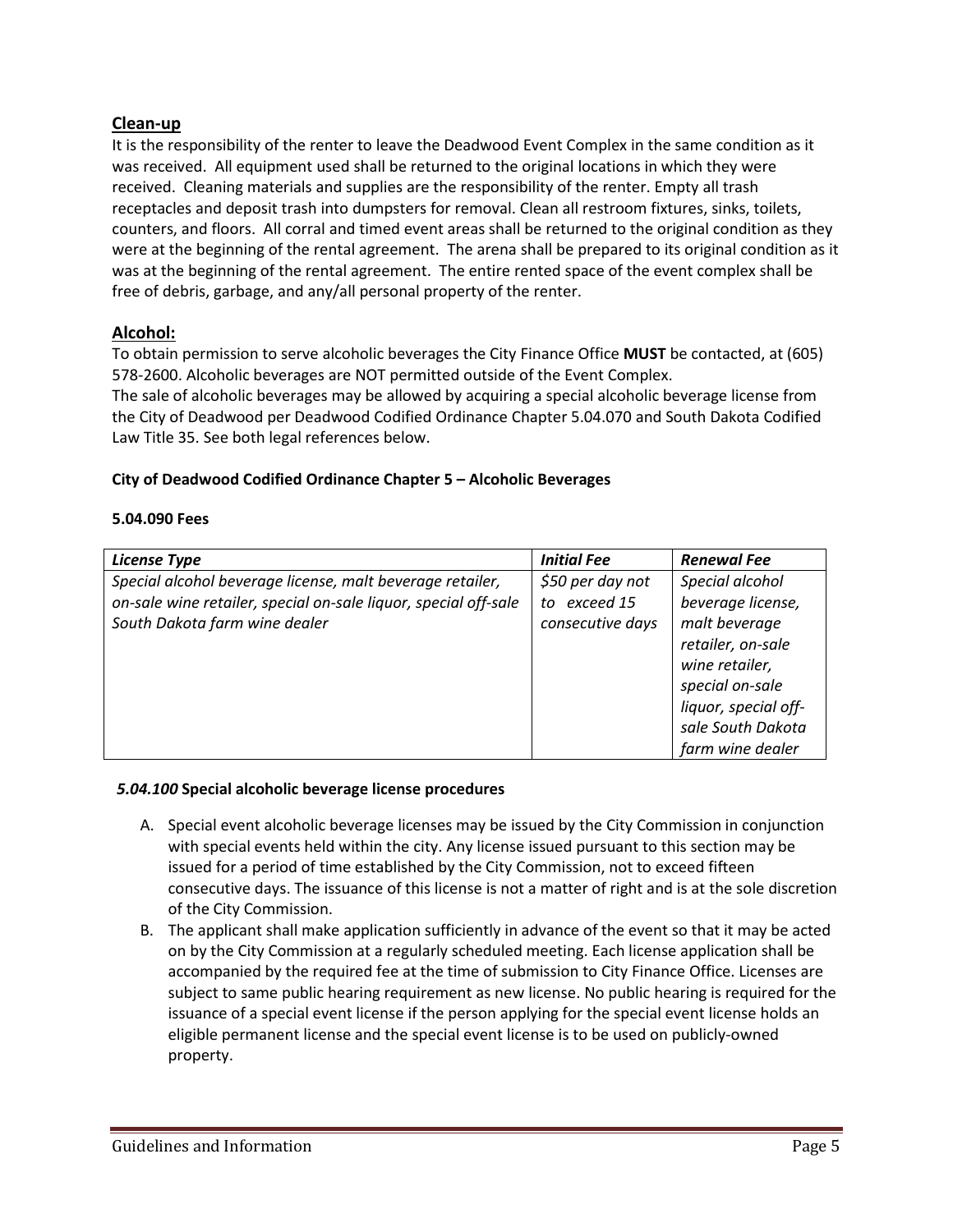- C. The organization receiving the licenses shall be responsible for security and safety of the participants and/or meet all rules, regulations or law s and requirements of state and local government.
- D. No person or entity may be issued more than twenty (20) special licenses per calendar year.
- E. The special alcoholic beverage licenses available are as follows:
	- 1. Special event malt beverage retailer. Special event malt beverage retailers licenses are available to any civic, charitable, educational, fraternal, or veterans administration or any licensee licensed pursuant to 5.04.030 and 5.04.080
	- 2. Special event on-sale wine retailer. Special event on-sale wine retailers licenses are available to any civic, charitable, educational, fraternal, or veterans administration or any licensee licensed pursuant to 5.04.030 and 5.04.080
	- 3. Special event on-sale dealer. Special event on-sale dealers licenses are available to any civic, charitable, educational, fraternal, or veterans administration or any licensee licensed pursuant to 5.04.030 and 5.04.080
	- 4. Special event on-off sale package wine dealer. Special event on-off sale package wine dealer licenses are available to any civic, charitable, educational, fraternal, or veterans administration or any licensee licensed pursuant to 5.04.030 and 5.04.080

(Ord. 1130, 2010; Ord. 1113, 2009)

#### **5.04.130 Consumption and possession of alcoholic beverages in public places permitted.**

The City Commission may permit, subject to conditions or restrictions that it may deem appropriate, the consumption and blending of alcoholic beverages on publicly owned property described by the City Commission, or property owned by a non-profit corporation in conjunction with a special event. The authorization shall not exceed 24 hours.

#### **South Dakota Codified Law Title 35 – Alcoholic Beverages/Special Events**

35-4-124. Special alcoholic beverage licenses issued in conjunction with special events. Any municipality or county may issue:

 (1) A special malt beverage retailers license in conjunction with a special event within the municipality or county to any civic, charitable, educational, fraternal, or veterans organization or any licensee licensed pursuant to subdivision 35-4-2(4), (6), or (16) in addition to any other licenses held by the special events license applicant;

 (2) A special on-sale wine retailers license in conjunction with a special event within the municipality or county to any civic, charitable, educational, fraternal, or veterans organization or any licensee licensed pursuant to subdivision 35-4-2(4), (6), or (12) or chapter 35-12 in addition to any other licenses held by the special events license applicant;

 (3) A special on-sale license in conjunction with a special event within the municipality or county to any civic, charitable, educational, fraternal, or veterans organization or any licensee licensed pursuant to subdivision 35-4-2(4) or (6) in addition to any other licenses held by the special events license applicant;

 (4) A special off-sale package wine dealers license in conjunction with a special event within the municipality or county to any civic, charitable, educational, fraternal, or veterans organization or any licensee licensed pursuant to subdivision 35-4-2(3), (5), (12), (17A), or (19) or chapter 35-12 in addition to any other licenses held by the special events license applicant. A special off-sale package wine dealers licensee may only sell wine manufactured by a farm winery that is licensed pursuant to chapter 35-12;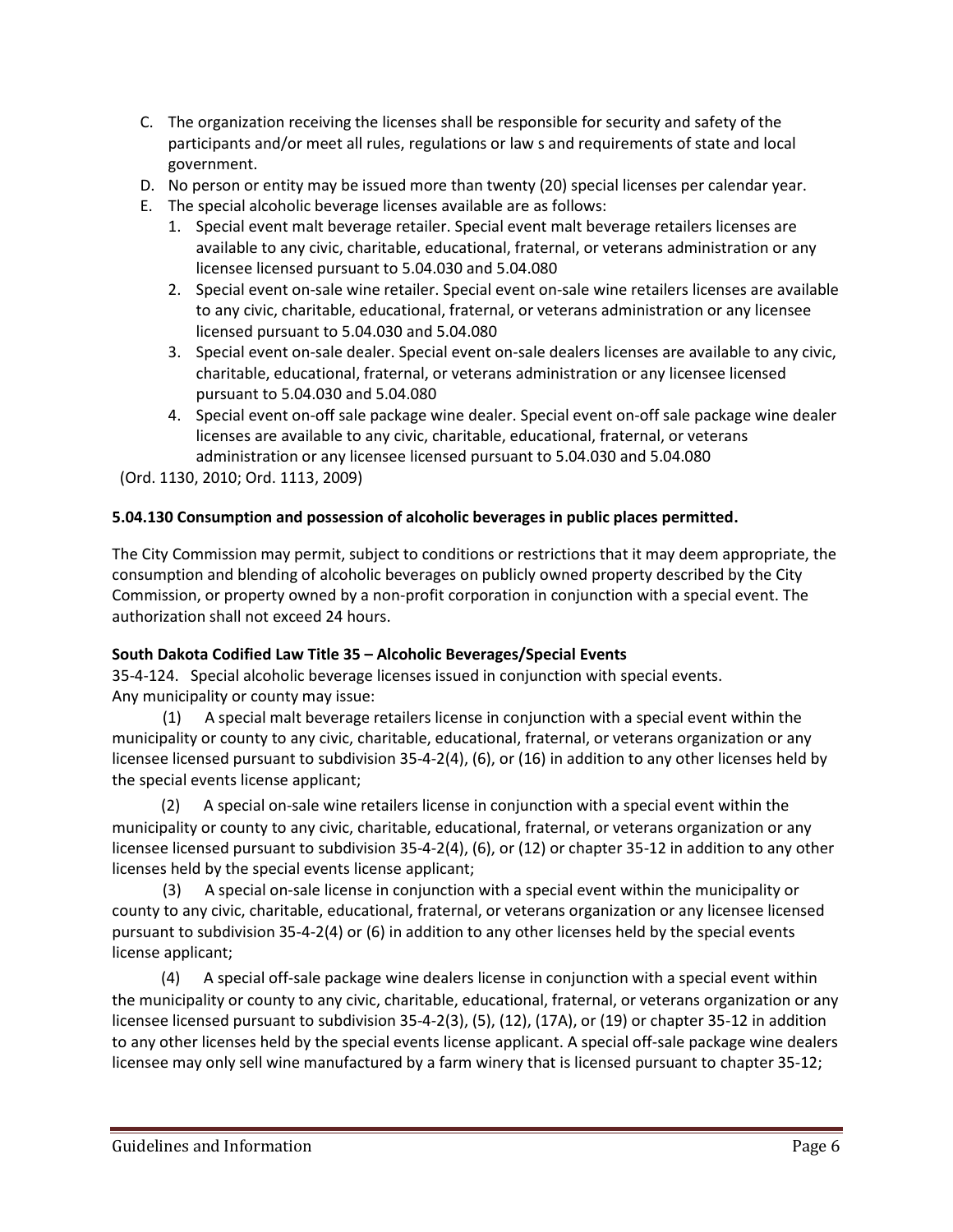(5) A special off-sale package wine dealers license in conjunction with a special event, conducted pursuant to § 35-4-124.1, within the municipality or county to any civic, charitable, educational, fraternal, or veterans organization;

 (6) A special off-sale package malt beverage dealers license in conjunction with a special event, conducted pursuant to § 35-4-124.1, within the municipality or county to any civic, charitable, educational, fraternal, or veterans organization; or

 (7) A special off-sale package dealers license in conjunction with a special event, conducted pursuant to § 35-4-124.1, within the municipality or county to any civic, charitable, educational, fraternal, or veterans organization.

 Any license issued pursuant to this section may be issued for a period of time established by the municipality or county. However, no period of time may exceed fifteen consecutive days. No public hearing is required for the issuance of a license pursuant to this section if the person applying for the license holds an on-sale alcoholic beverage license or a retail malt beverage license in the municipality or county or holds an operating agreement for a municipal on-sale alcoholic beverage license, and the license is to be used in a publicly-owned facility. The local governing body shall establish rules to regulate and restrict the operation of the special license, including rules limiting the number of licenses that may be issued to any person within any calendar year.

#### **General Business:**

.

If you will be selling any items (tangible personal property), you as well as vendors must present a copy of your South Dakota Sales Tax License. For information on sales tax licensing contact the South Dakota Department of Revenue Office in Pierre.

445 East Capitol Ave Pierre, SD 57501-3185 (605) 773.3311

If vendors are intended to be used during an approved event at the Deadwood Event Complex all vendors shall comply with Chapter 5.28 of the City of Deadwood Code of Ordinances. Below the complete Chapter has been provided for reference. In addition vendors will be limited to designated areas (as indicated on the event complex site plan) within the event complex unless otherwise approved by the City of Deadwood Safety City Commission.

## **City of Deadwood Codified Ordinance Chapter 5.28 – Commerce within the City**

Sections:

- 5.28.010 Peddlers, solicitors, transient merchants and vendors—License required.
- 5.28.011 Actors and performers—Registration required.
- [5.28.020](http://library.amlegal.com/nxt/gateway.dll?f=jumplink$jumplink_x=Advanced$jumplink_vpc=first$jumplink_xsl=querylink.xsl$jumplink_sel=title;path;content-type;home-title;item-bookmark$jumplink_d=south%20dakota(deadwood_sd)$jumplink_q=%5bfield%20folio-destination-name:) Definitions.
- 5.28.030 General commerce in city limits—License required.
- [5.28.035](http://library.amlegal.com/nxt/gateway.dll?f=jumplink$jumplink_x=Advanced$jumplink_vpc=first$jumplink_xsl=querylink.xsl$jumplink_sel=title;path;content-type;home-title;item-bookmark$jumplink_d=south%20dakota(deadwood_sd)$jumplink_q=%5bfield%20folio-destination-name:) Display of merchandise.
- [5.28.040](http://library.amlegal.com/nxt/gateway.dll?f=jumplink$jumplink_x=Advanced$jumplink_vpc=first$jumplink_xsl=querylink.xsl$jumplink_sel=title;path;content-type;home-title;item-bookmark$jumplink_d=south%20dakota(deadwood_sd)$jumplink_q=%5bfield%20folio-destination-name:) License application.
- [5.28.050](http://library.amlegal.com/nxt/gateway.dll?f=jumplink$jumplink_x=Advanced$jumplink_vpc=first$jumplink_xsl=querylink.xsl$jumplink_sel=title;path;content-type;home-title;item-bookmark$jumplink_d=south%20dakota(deadwood_sd)$jumplink_q=%5bfield%20folio-destination-name:) Investigation of applicants.
- [5.28.060](http://library.amlegal.com/nxt/gateway.dll?f=jumplink$jumplink_x=Advanced$jumplink_vpc=first$jumplink_xsl=querylink.xsl$jumplink_sel=title;path;content-type;home-title;item-bookmark$jumplink_d=south%20dakota(deadwood_sd)$jumplink_q=%5bfield%20folio-destination-name:) Fee, bond and duration of license.
- [5.28.070](http://library.amlegal.com/nxt/gateway.dll?f=jumplink$jumplink_x=Advanced$jumplink_vpc=first$jumplink_xsl=querylink.xsl$jumplink_sel=title;path;content-type;home-title;item-bookmark$jumplink_d=south%20dakota(deadwood_sd)$jumplink_q=%5bfield%20folio-destination-name:) Temporary structures.
- [5.28.080](http://library.amlegal.com/nxt/gateway.dll?f=jumplink$jumplink_x=Advanced$jumplink_vpc=first$jumplink_xsl=querylink.xsl$jumplink_sel=title;path;content-type;home-title;item-bookmark$jumplink_d=south%20dakota(deadwood_sd)$jumplink_q=%5bfield%20folio-destination-name:) Exceptions.
- [5.28.090](http://library.amlegal.com/nxt/gateway.dll?f=jumplink$jumplink_x=Advanced$jumplink_vpc=first$jumplink_xsl=querylink.xsl$jumplink_sel=title;path;content-type;home-title;item-bookmark$jumplink_d=south%20dakota(deadwood_sd)$jumplink_q=%5bfield%20folio-destination-name:) Violation—Penalty.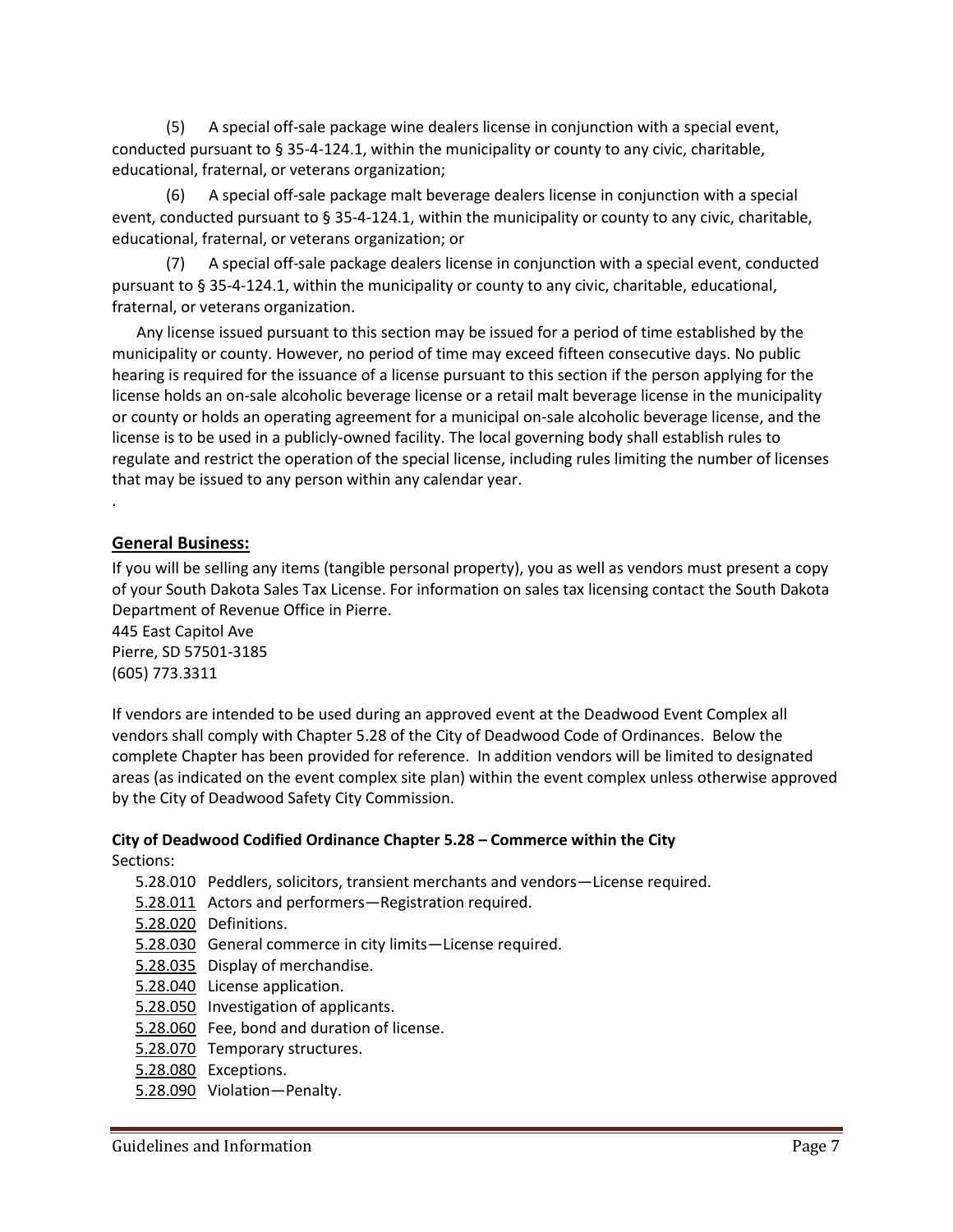#### **5.28.010 Peddlers, solicitors, transient merchants and vendors—License required.**

 It is unlawful for any transient merchant, peddler/hawker, vendor or solicitor to conduct, operate, manage or engage in any business described herein without first obtaining a license to do so from the Deadwood city commission, or his or her designee, as required by this chapter. This chapter shall apply and be effective on both public and private streets, sidewalks, parks and parking lots within the city. In addition, this chapter shall apply in areas zoned residential or commercial within the city on private property outside or inside of any home, residence, business or structure.

(Ord. 1101 (part), 2008; Ord. 1064 (part), 2006; Ord. 1005 § 22-100, 2003: Ord. 978 (part), 2001: prior code § 22-100)

#### **5.28.020 Definitions.**

#### As used in this chapter:

 "Exterior" means the outer side or surface, except that the interior side of a door shall also mean exterior for purposes of this chapter; also, for purposes of this chapter, exterior also means "outside."

 "Inside" means the inner side of any permanent residential or commercial structure or enclosure. "Locally designated Historic District" means (1) 424-818 Main Street; (2) all of Lee Street; (3) all of

Siever Street; (4) all of Deadwood Street; (5) all of Pine Street; (6) all of Sherman Street; and (7) 1-13 Charles Street.

"Merchandise" means goods bought and sold in business; commercial wares.

"Outside" means the outer side of any permanent residential or commercial structure or enclosure.

 "Peddler/hawker" means a person selling or offering to the public personal property or services including but not limited to, coupons, tokens or other items of trade or commerce by going from place to place, house to house, or parking on a highway or street who carries personal property for immediate sale or performs the services immediately. This definition does not include the business which follows an established route selling goods and which stops only at those premises which have requested such services.

 "Solicitor" means a person engaging in the same activity as a peddler except that the goods and services are for future delivery.

 "Stand" means any table, showcase, bench, rack, pushcart, wagon or any other movable vehicle or device, whether or not it may be moved without the assistance of a motor and whether or not it is required to be licensed and registered by the state department of commerce and regulation, used for the displaying, storing or transporting of articles offered for sale by a vendor.

 "Temporary" means no business that plans to be in Deadwood for less than a year, whether evidenced by short-term lease or otherwise, shall be deemed anything but temporary as such business is expected to change in status, conditions or place; is intended to exist for only a definite period; is not lasting, or intended to last as that term is commonly known, or lasting for a short or limited time; and is transitory in nature.

 "Transient merchant" means any person, firm, corporation, partnership, association or any agent thereof who establishes a temporary business offering wholesale or retail goods within the city.

 "Vendor" means any person engaged in the selling or soliciting for sale of goods, wares, merchandise, services, including food and beverages, within the city limits, from a stand or motor vehicle or from their person. (Ord. 1141 (part), 2011: Ord. 1101 (part), 2008: Ord. 1005 § 22-101, 2003: Ord. 978 (part), 2001: prior code § 22-101)

#### **5.28.030 General commerce in city limits—License required.**

 It is unlawful for any person, entity or business to sell or offer for sale or trade any goods, services, coupons, tokens or other items of trade or commerce or merchandise in the public or private streets, public or private sidewalks, public or private parks, or public or private parking lots within the city, whether or not the area is zoned residential or commercial within the city without a license issued pursuant to this chapter, provided that this chapter shall not apply to a person, entity or business which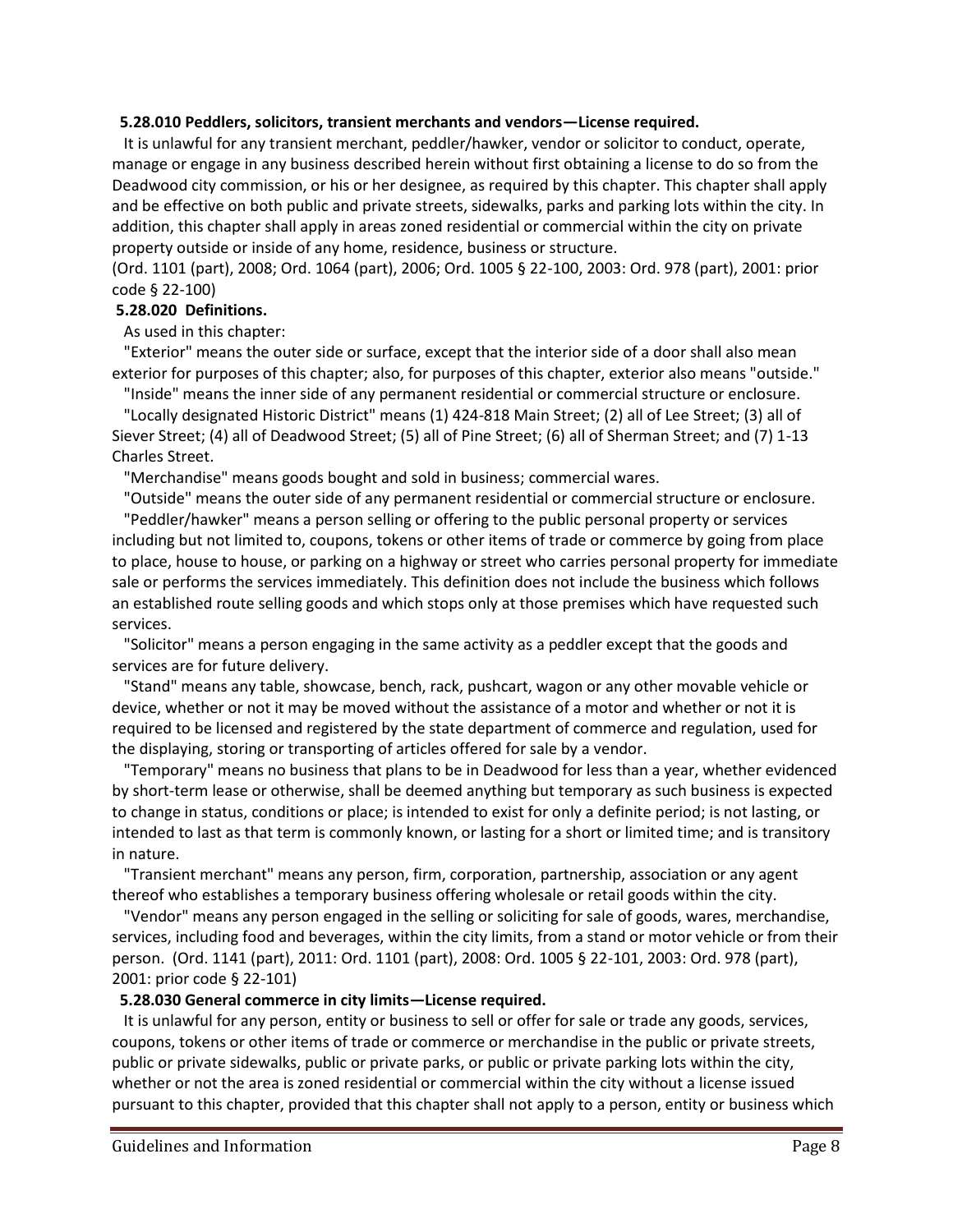follows an established route and stops only at those premises which requested such goods or merchandise.

(Ord. 1101 (part), 2008; Ord. 1005 § 22-102, 2003: Ord. 978 (part), 2001: prior code § 22-102) **5.28.040 License application.**

 An applicant shall file a verified application with the Zoning Administrator or her or his designee, providing the following information:

 A. Proof of a South Dakota Sales Tax License and if for the sale of food or beverages, a certificate from the South Dakota health department.

 B. A statement of whether the applicant, upon sale or order, shall demand, accept or receive payment or deposit of money in advance of final delivery.

- C. A statement of the period of time the applicant wishes to do business within the city limits.
- D. The local or permanent address of the applicant.
- E. The type of personal property or services the applicant proposes to offer in the city.

 F. A list of three business references, including, if possible, the names of three cities or towns where the applicant has operated previously.

 G. A letter from the zoning administrator stating that the activity for which the license is sought has been approved by the planning and zoning commission and board of adjustment as appropriate under the zoning ordinance of the city, codified in Title 17 of this code.

(Ord. 1101 (part), 2008; Ord. 1005 § 22-103, 2003: Ord. 978 (part), 2001: prior code § 22-103)

#### **5.28.050 Investigation of applicants.**

 Application shall be made at least sixty (60) days prior to the commencement of the proposed business to enable the chief of police, or his or her designee, to investigate the qualifications of the applicant. The applicant shall cooperate with the investigation by providing proof of identification and any other reasonable information for the investigation.

(Ord. 1010 § 1 (part), 2003; amended during 2004 codification; Ord. 978 (part), 2001: prior code § 22- 104)

#### **5.28.060 Fee, bond and duration of license.**

 A. The license fee under this chapter shall be seven hundred fifty dollars (\$750.00), payable in advance, for each fourteen (14) day period for any activity described herein that is to be conducted outside. The license fee under this chapter shall be two hundred fifty dollars (\$250.00), payable in advance, for each fourteen (14) day period for any activity described herein that is to be conducted inside. Each applicant shall file with their application, a bond to the city in the amount of five hundred dollars (\$500.00), which bond shall stay in effect for one (1) year from the time of its filing and which shall first be used to indemnify the city for any damages or be forfeited for continued operation of the business beyond the license date, and which also may be attached by any individual aggrieved by the acts or products of the licensee or his or her agents. Upon meeting the conditions specified by this chapter, the applicant may be issued a license for the location and the time period for which it is effective.

 B. All establishments which possess a convention center liquor license qualify for a convention center vending permit. The license fee for a convention center vending permit shall be one thousand five hundred dollars (\$1,500.00), payable in advance, for one (1) calendar year. This permit allows for the establishment to have indoor or outdoor vending on their private property at the same location as their convention center liquor license. A vendor doing business inside or outside of a licensed convention center is not required to pay a vending permit fee to the city as it shall be covered under the convention center's license. The licensed establishment is required to provide the zoning administrator a monthly report that will include: Upcoming conventions or events that will have vending, a list of vendors that will attend conventions in the upcoming month along with their sales tax identification numbers. Convention center establishments will be subject to spot checks by the zoning administrator periodically